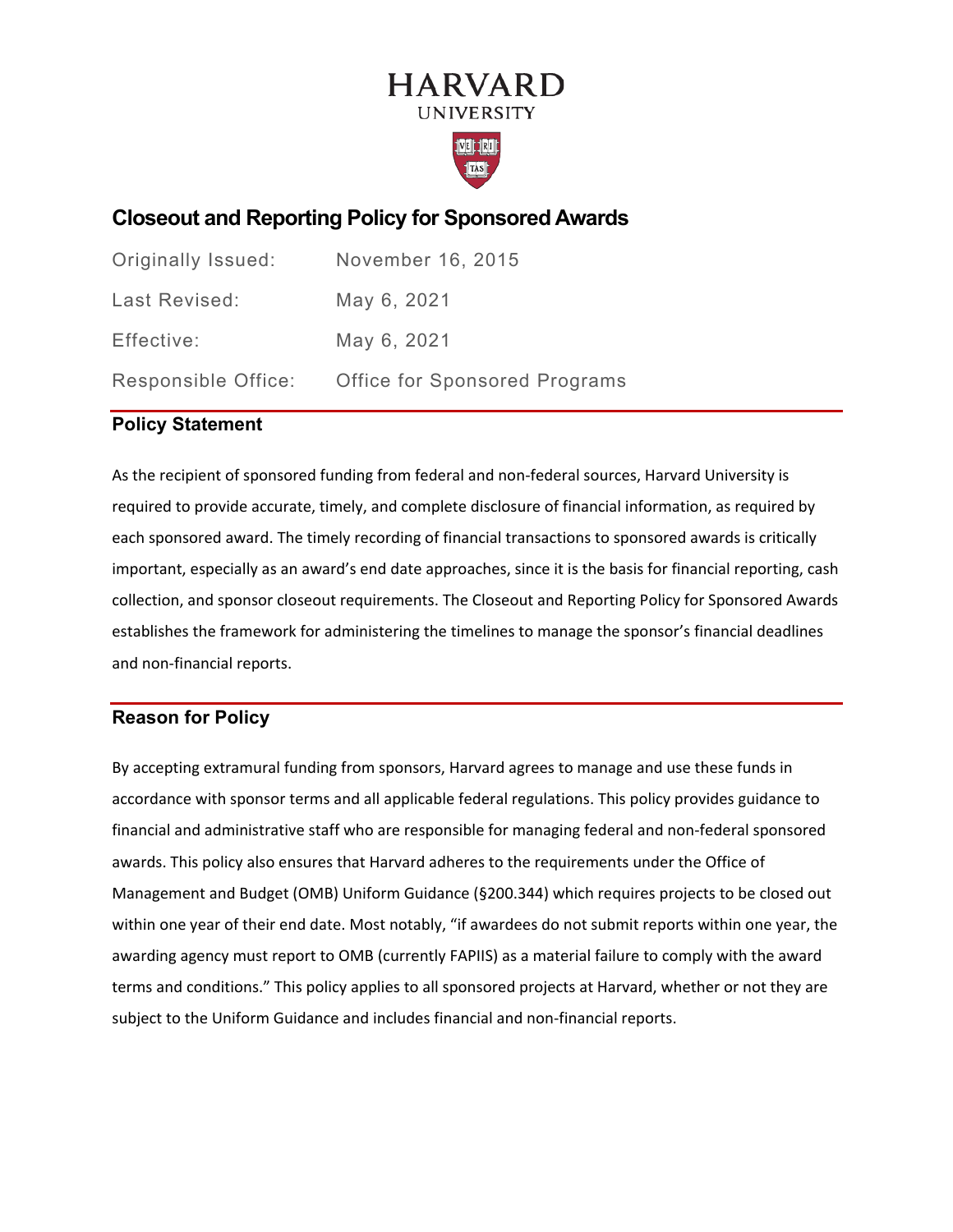# **Procedure**

The requirements and due dates for financial and non-financial deliverables are dictated by the terms and conditions of the award and may require the submission of:

- Financial reports
- Invoices or a request for a final drawdown of letter of credit awards
- Technical/scientific/progress reports
- Invention/patent report
- Property/equipment inventory report
- Cost share report or validation of any cost-sharing as part of a financial report or invoice
- Other non-financial reports (e.g., assignment and release forms, audit reports)

See the [Closeout Guidance document](https://osp.finance.harvard.edu/files/sponsored_financial_reporting_and_closeout_procedure-october2016.pdf) for detailed information. In the coming months, additional guidance will be published to supplement the policy and provide additional further details for navigating the various processes around post-award and closeout processes of an award.

# **Who Must Comply**

All Principal Investigators (PIs) and administrators at Harvard University within all Schools, units, divisions, University-wide initiatives, and Centers who are involved with the administration and conduct of sponsored awards must comply with this policy. Every effort must be made to ensure all financial deliverables and non-financial reports are submitted to sponsors on a timely basis.

# **Roles and Responsibilities**

# **Principal Investigators (PIs)**

• Primarily responsible for ensuring compliance with sponsor terms and any applicable University policies and federal regulations, including: the proper commitment and allocation of allowable expenditures, ensuring that work carried out by subs and consultants is complete, the approval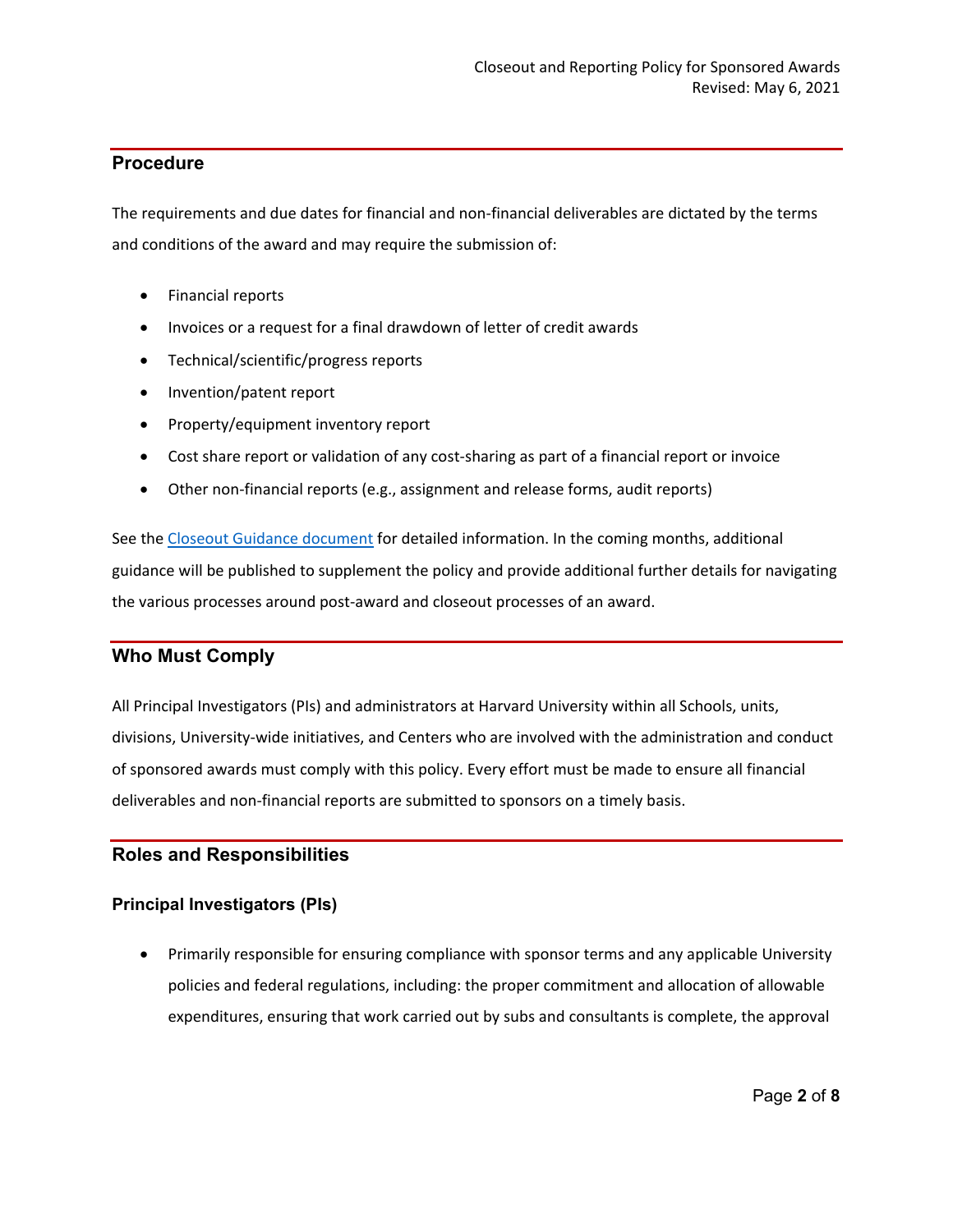and monitoring of expenditures, timely correction of errors, and timely submission of programmatic deliverables.

- Responsible for informing research administrators of interactions with the sponsor that may impact the commitments or deliverables associated with a sponsored award.
- Ultimately responsible for the submission of non-financial reports and failure to comply increases risk to the PI, other researchers and the University.

## **Department and Local Level Managing Units (DLLMU)**

- Engage regularly with PIs to facilitate the timely posting, review, and reconciliation of expenditures throughout the life of an award, which includes the collection of required documentation, the [retention of financial records](https://research.harvard.edu/2020/06/26/research-data-management/) to support transactions, and ensuring all costs are allocable, allowable, and reasonable per the sponsor's terms, University Policy and applicable federal regulations.
- Work closely with OSP Research Finance at the time of financial reporting and closeout to ensure compliance, confirm final expenditures (Final Figure), provide additional support or justification when required.
- Communicate and coordinate sponsor approvals (e.g., requests for carryforward and no-cost extensions) with the responsible submitting office(s).

## **School/Tub Level Officials**

- Support OSP Research Finance to resolve sponsor requests and monitor and address past due deliverables, outstanding accounts receivable, and unreconciled accounts.
- Serve as escalation contacts and collaborate with OSP Research Finance to coordinate complex or extenuating situations needing resolution, including audits, approval of fixed price residual balances, and school write-offs.
- Establish effective internal controls within the school/tub to ensure proper stewardship of sponsored funding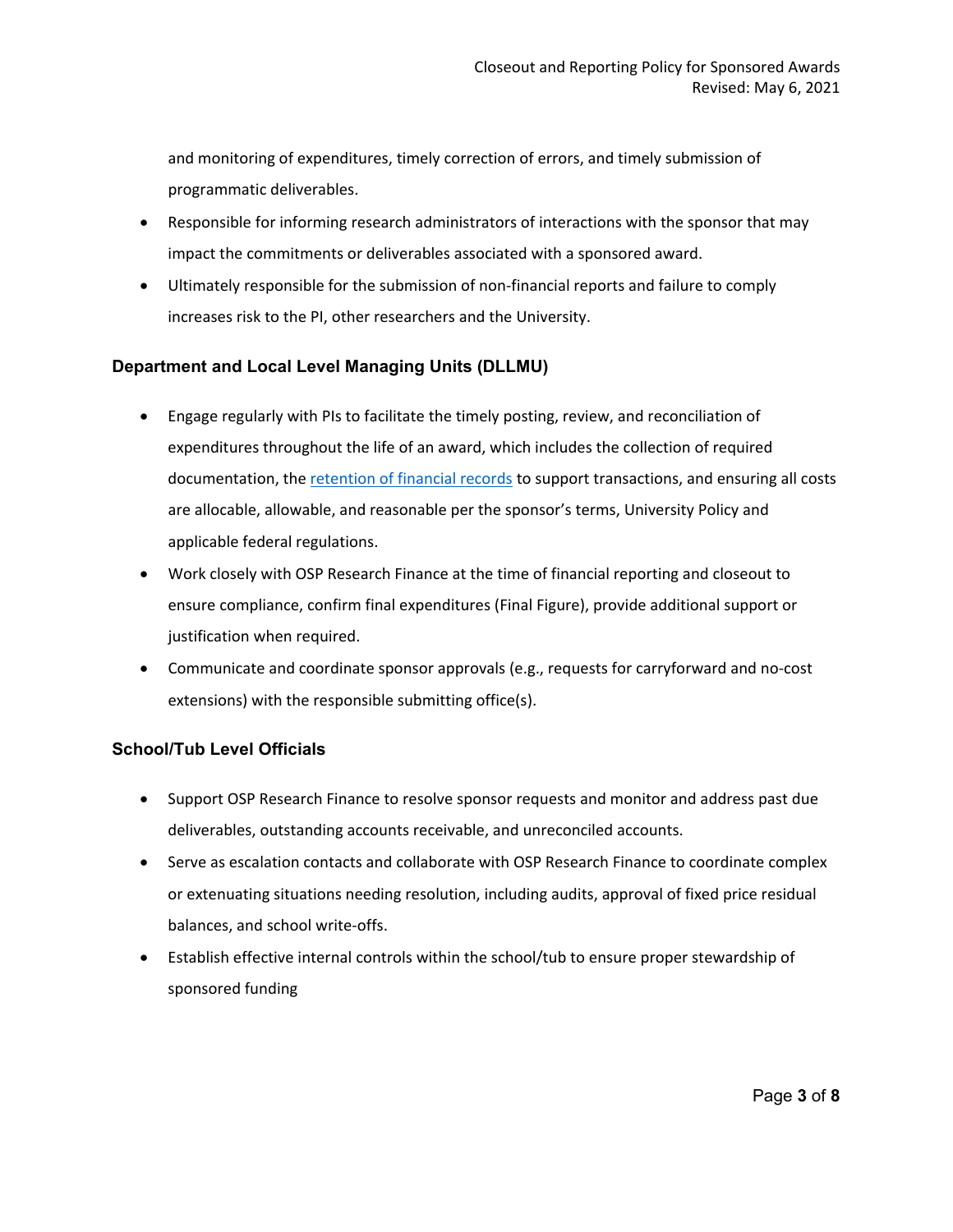## **Office for Sponsored Programs (OSP) Research Finance (RF)**

• Responsible for meeting the financial terms of each sponsored award. This includes: setting up the schedule of financial deliverables (invoices and financial reports), high-level review of expenditures for compliance, confirming allowability with departments and local-level managing units, coordinating the escalation of deliverables with school/tub officials, submitting financial deliverables, record retention of financial deliverables and any related support, cash management, closing out accounts in the General Ledger and GMAS, providing support for audits, and maintaining this policy and any related procedures.

#### **Escalation Procedure**

The following procedure outlines the additional involvement that may be required to ensure the timely submission of financial reports<sup>[1](#page-3-0)</sup> required by sponsor deadlines. The OSP RF Financial Analyst works directly with the DLLMU to ensure all financial compliance and reporting requirements are complete and in accordance with sponsor terms and conditions. If the Financial Analyst is unable to validate and/or resolve any financial compliance or reporting issues with the DLLMU, the issues may be escalated as follows:

- 1. The OSP RF Financial Analyst will seek additional support from the OSP Team Lead and/or OSP Portfolio Manager if requests to the DLLMU go unresolved.
- 2. If requests continue to go unresolved with the DLLMU, the OSP RF Portfolio Manager may reach out to the School/Tub Level Official to discuss a resolution prior to the submission deadline, consequences of not filing a report, and/or make a determination on the completion and submission of any financial deliverables.

# **Policy Exceptions**

Not applicable.

<span id="page-3-0"></span> $1$  This escalation process only applies to financial reports. The process for non-financial reports is under development and will be published at a later time.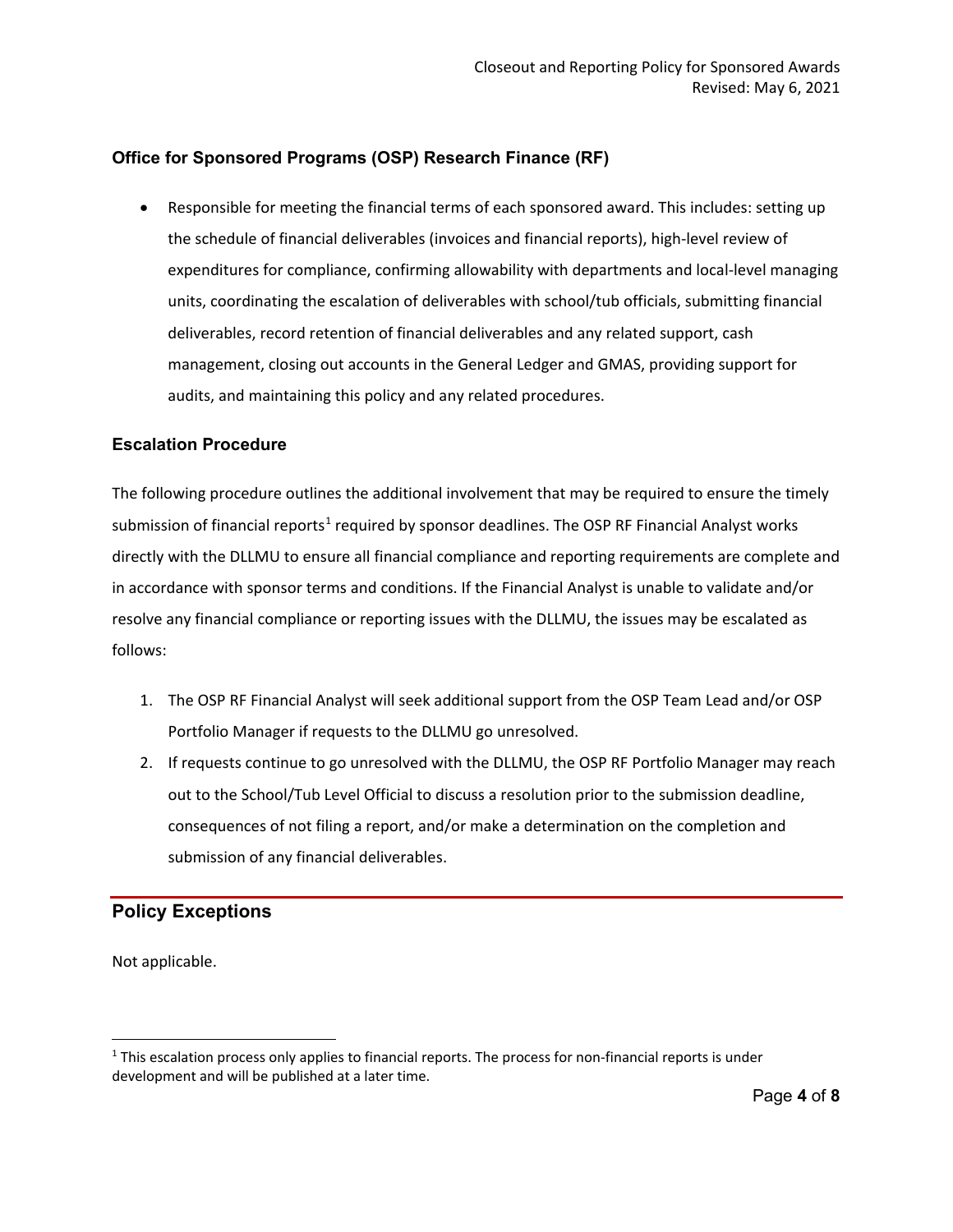# **Definitions**

## **Compliance Checklist**

A checklist that is routed by OSP Research Finance to DLLMUs approximately 30 days before the sponsor deadline. DLLMUs review the checklist and confirm compliance items for each sponsored award. This checklist can also be downloaded from each financial deliverable screen in GMAS.

## **Cost Sharing**

Any project cost that is not reimbursed by the sponsor to support the scope of work defined by the federal or non-federal sponsored award. Cost sharing, also known as matching, is funded by Harvard or a third-party, which is generally a non-federal resource.

## **Final Figure**

The final amount of cumulative expenditures by subactivity for closeout in the GL confirmed by the Local Level Managing Unit and provided to OSP Research Finance for reporting or invoicing to the sponsor, when required. Expenses must be reconciled to the Final Figure, as part of the disabling of the account in the GL.

# **No-Cost Extension (NCE)**

A mechanism to extend the performance period of an award without adding additional funding and typically must be requested before the award period ends.

## **Non-Financial Reports**

Programmatic deliverables required by the sponsor, which may include: patent reports, invention reports, equipment reporting, progress reports, technical reports, final project reports, etc. Failure to meet the deadlines for the required non-financial reports can result in additional financial and institutional risk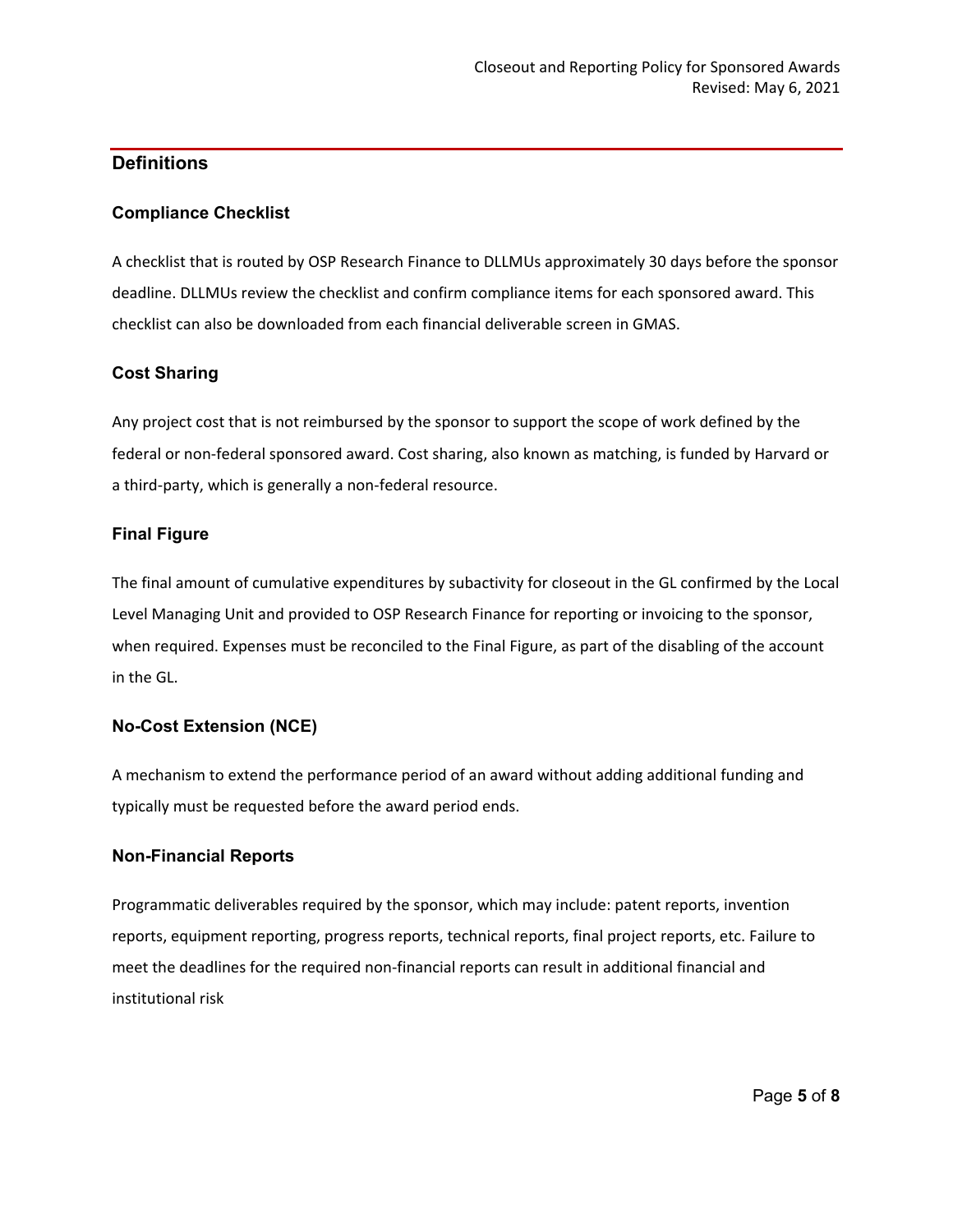## **Unreconciled Accounts**

A sponsored activity-subactivity combination where expenses and income (including non-operating transfers) do not net to zero AND/OR expenses do not match the GMAS Final Figure. Once these three amounts are in sync, the subactivity value can be queued to disable in the GL, typically 90 days after the account end date. However, if there are any balances on a non-sponsored string using the sponsored activity-subactivity combination, the subactivity will fail to disable in the GL and the sponsored account string will remain active.

# **Closeout and Reporting School Contacts**

- FAS –[Nuala McGowan](mailto:nmcgowan@fas.harvard.edu)
- HGSE –[Tiffany Blackman](mailto:tiffany_blackman@harvard.edu)
- HKS –[Carrie Kachoria](mailto:carrie_kachoria@hks.harvard.edu)
- HMS –[Rita Bergemann](mailto:RITA_BERGEMANN@hms.harvard.edu)
- SEAS –[Pam Baker](mailto:bakerwebber@fas.harvard.edu)-Webber
- SPH –[Kristie Lister](mailto:kfroman@hsph.harvard.edu)
- HLS Leah Keating
- WYSS –[Nicole Boquet](mailto:nicole.boquet@wyss.harvard.edu)
- HSDM –[Andrea Morris](mailto:andrea_morris@hsdm.harvard.edu)

For all other tubs, please [contact an OSP Portfolio Manager.](https://osp.finance.harvard.edu/find-your-osp-contact)

# **Related Policies and Guidance**

- [Cost Sharing Policy](https://osp.finance.harvard.edu/cost-sharing-policy)
- [Cost Transfer Policy](https://osp.finance.harvard.edu/cost-transfer-policy)
- [Disabling Sponsored Chart of Account Values](https://osp.finance.harvard.edu/disabling-coa)
- [Guidance on Fixed Price Sponsored Awards](https://osp.finance.harvard.edu/guidance-fixed-price-sponsored-awards)
- [Interest Income Paid on Non-Federal Sponsored Funds](https://osp.finance.harvard.edu/interest-income-paid-non-federal-sponsored-funds)
- [Internal Billing Policy](https://policies.fad.harvard.edu/pages/internal-billing-transactions)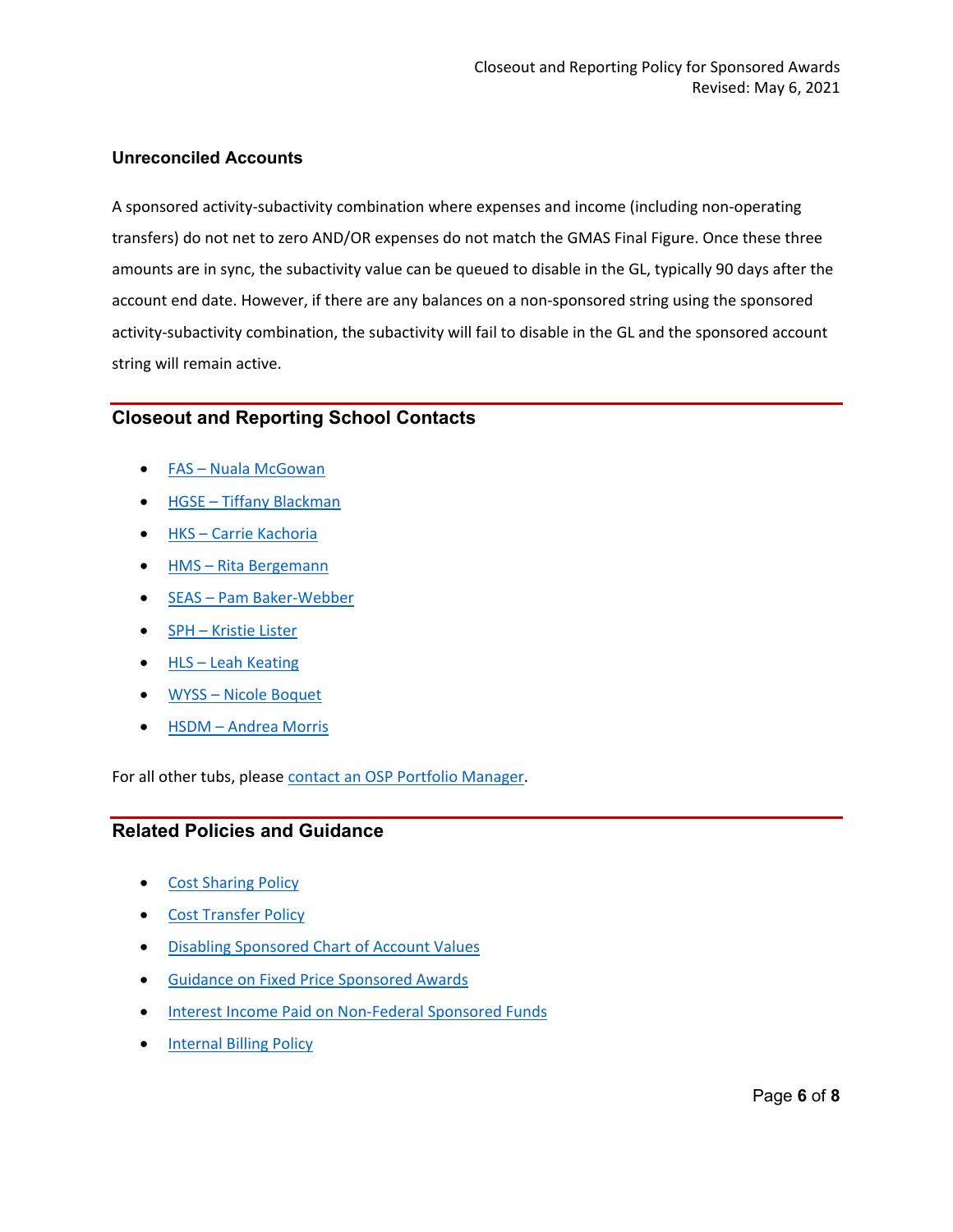- [Processing Journal Vouchers in the GL](https://oc.finance.harvard.edu/how-to/financial-accounting-and-reporting/general-ledger)
- [Program Income Guidance](https://osp.finance.harvard.edu/program-income-guidance)
- [Sponsored Expenditures Guidelines](https://osp.finance.harvard.edu/sponsored-expenditures-guidelines)
- [Subrecipient Monitoring Policy](https://osp.finance.harvard.edu/subrecipient-monitoring-policy)

#### **Financial Administration Offices' Websites:**

- [Financial Administration](https://finance.harvard.edu/)
- [Office of the Controller](https://oc.finance.harvard.edu/)

#### **School Sponsored Programs and Research Finance-related Offices' Websites:**

- [FAS Research Administration Services](https://research.fas.harvard.edu/)
- [GSE Office of Sponsored Projects](http://osp.gse.harvard.edu/) (password required)
- [HKS Research Administration Office](https://knet.hks.harvard.edu/Administration/Research-Administration/Pages/default.aspx) (password required)
- [HLS Research Administration](https://hls.harvard.edu/dept/finance/sponsored-research/)
- [HMS and HSDM Office of Research Administration](https://researchadmin.hms.harvard.edu/)
- [HMS Research Compliance](https://ari.hms.harvard.edu/research-compliance)
- [HSPH Research Administration](https://hcsra.sph.harvard.edu/)
- [SEAS Office of Research Administration](https://www.seas.harvard.edu/office-research-administration)

#### **Resources**

Updated resources are being developed and will be published to supplement the policy. In the interim, the existing [Closeout Guidance](https://osp.finance.harvard.edu/files/sponsored_financial_reporting_and_closeout_procedure-october2016.pdf) can be used as a reference.

## **Revision History**

## **November 2015 June 2015**

- Combined the Financial Reporting Policy and the Unreconciled Accounts Policy.
- Revised the format and procedures.
- Added deadlines for OSP and department/unit deliverables.